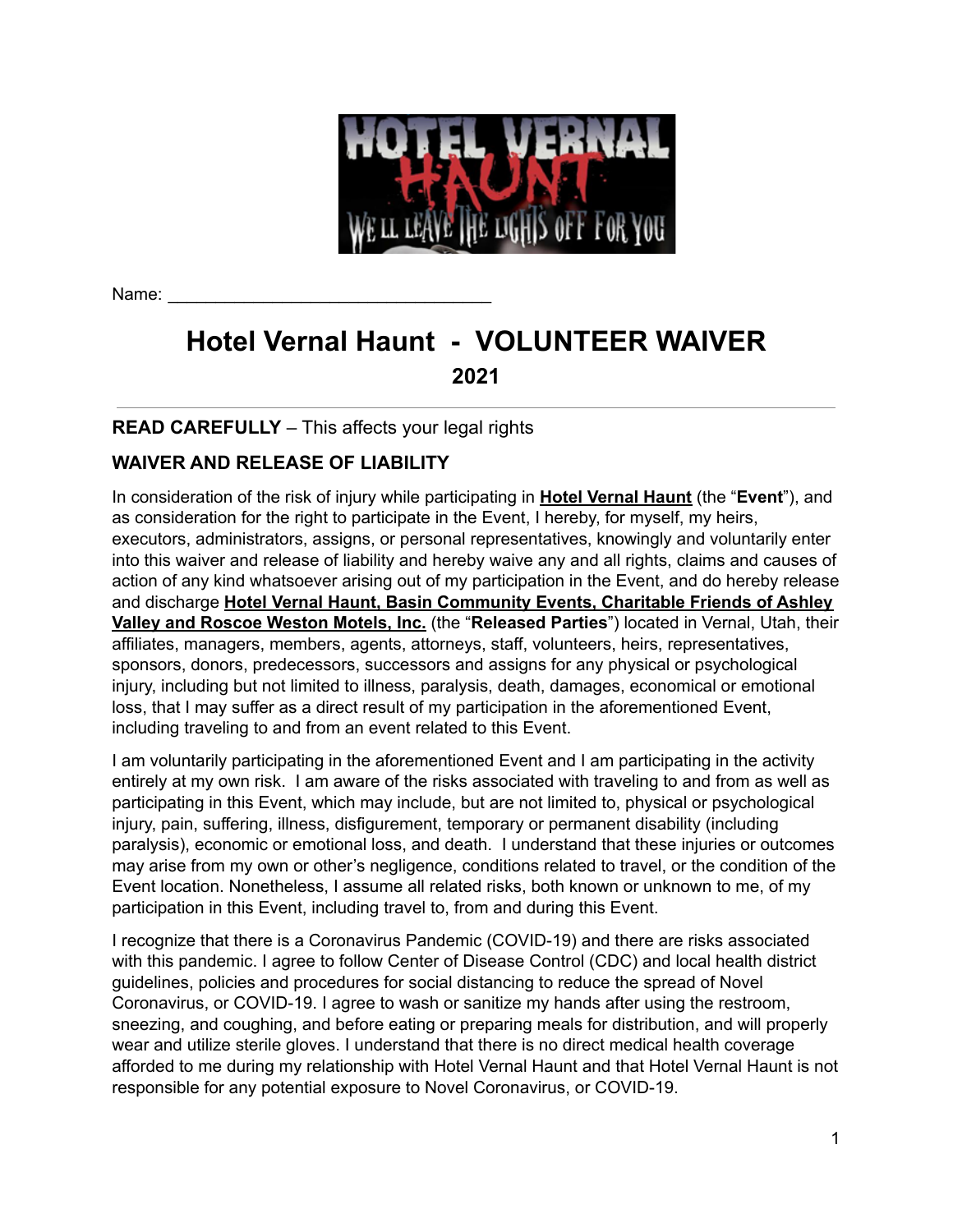I agree to indemnify and hold harmless the Released Parties against any and all claims, suits or actions of any kind whatsoever for liability, damages, compensation or otherwise brought by me or anyone on my behalf, including attorney's fees and any related costs, if litigation arises pursuant to any claims made by me or by anyone else acting on my behalf.

I acknowledge that the Released Parties and their directors, officers, volunteers, representatives and agents are not responsible for errors, omissions, acts or failures to act of any party or entity conducting a specific event or activity.

I acknowledge that this Event may involve a test of a person's physical and mental limits and may carry with it the potential for death, serious injury, and property loss. I acknowledge that the Event will include strobe lights, smoke machines, loud noises, screams, bright lights, laser beams, paranormal activity and confined spaces. The risks may include, but not limited to, those caused by terrain, facilities, temperature, weather, lack of hydration, condition of building, condition of participants, equipment, intergalactic invasion, vehicular traffic and actions of others, including but not limited to, participants, volunteers, spectators, Event officials and Event monitors and/or producers of the Event. I acknowledge that the leased Hotel Vernal Haunt building has limited ADA accommodations and I am in a health condition to navigate stairs safely.

I acknowledge that as a Haunt volunteer I will receive mandatory training and comply with volunteer guidelines include those required by the insurance policy. This includes NOT physically touching the guests during the Escape Room, UnHaunt or Haunt experience.

I acknowledge that I have carefully read this "WAIVER AND RELEASE OF LIABILITY" and fully understand that it is a release of liability. I expressly agree to release and discharge the Released Parties and all of its affiliates, managers, members, agents, attorneys, staff, volunteers, heirs, representatives, predecessors, successors and assigns, from any and all claims or causes of action and I agree to voluntarily give up or waive any right that I otherwise have to bring a legal action against the Released Parties for personal injury or property damage.

To the extent that statute or case law does not prohibit releases for negligence, this release is also for negligence on the part of the Released Parties, its agents and employees.

In the event that I should require medical care or treatment, I agree to be financially responsible for any costs incurred as a result of such treatment. I am aware and understand that I should carry my own health insurance.

In the event that any damage to equipment or facilities occurs as a result of my or my family's willful actions, neglect or recklessness, I acknowledge and agree to be held liable for any and all costs associated with any actions of neglect or recklessness.

I understand that the organizers and officers of the Event for which I am volunteering may rely upon my services to create, construct, organize, coordinate, decorate, act, clean, and demonstrate. I also understand that there is a risk of serious and/or permanent injury or death associated with performing the aforementioned services.

Despite these risks, I hereby acknowledge that I have voluntarily chosen to assist and help with the Event.

I attest, verify and acknowledge that I am in good health, and that I am not aware of or in a doctor's care for any condition which might endanger my health or safety or that of any other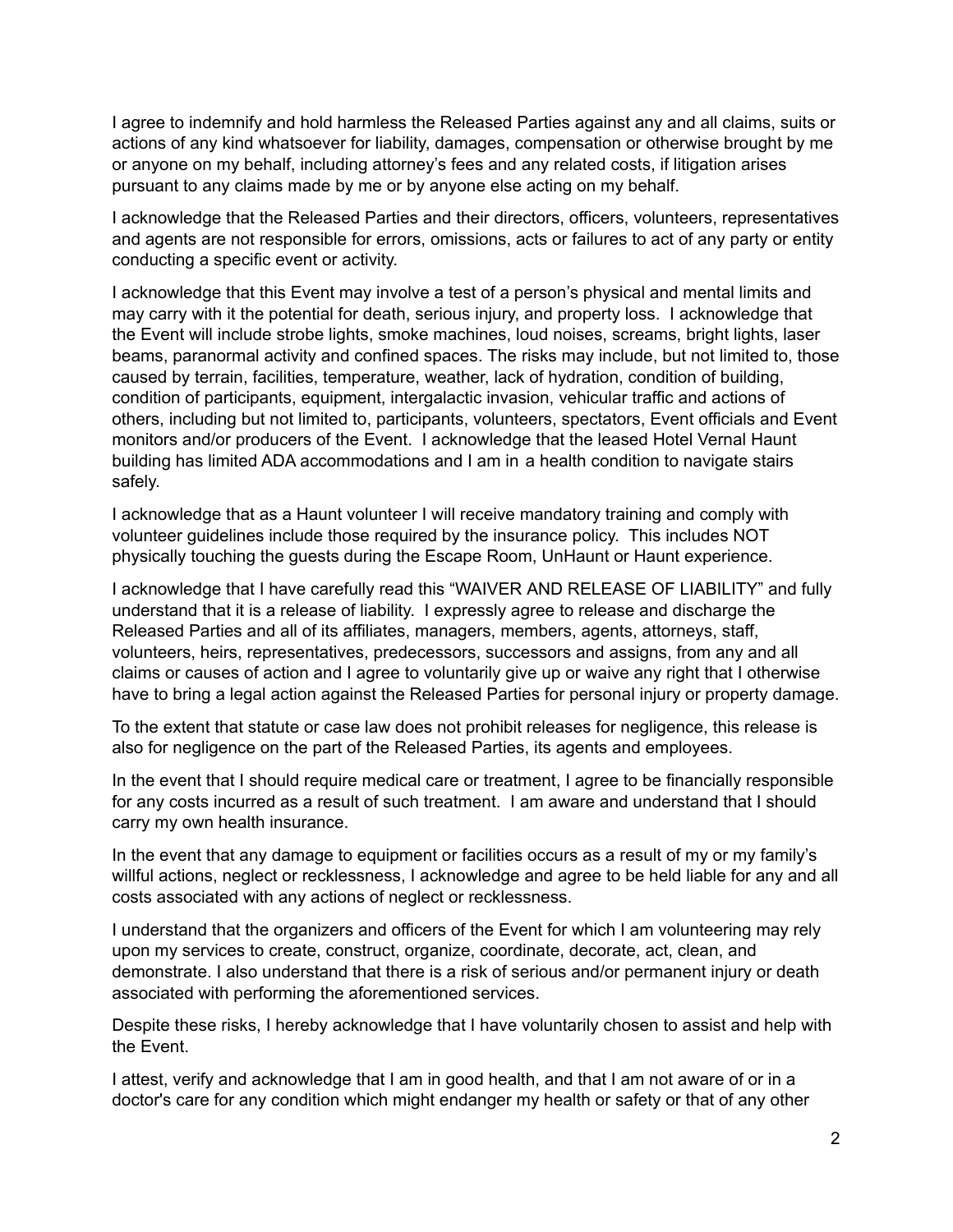volunteer, guest, participant or spectator at the Event. I understand that the organizers and other volunteers of the Event in which I am volunteering are not a medical professionals and cannot assess my physical or emotional condition or render medical care while I am volunteering. I agree that I and/or my insurance carrier(s) shall be liable to pay for any and all medical, legal or other expenses or costs that I may incur or which may be incurred on my behalf that are associated with the above-referenced risks and the provisions contained in this agreement and that the Event organizers, sponsors, lessee, officials and other volunteers are not liable for said expenses.

#### **PHOTO USE RELEASE**

I hereby grant and authorize Hotel Vernal Haunt the right to take, edit, alter, copy, exhibit, publish, distribute and make use of any and all pictures, audio or video taken of me to be used in and/or for legally promotional materials without payment or any other consideration. This authorization extends to all media, formats, and markets now known or hereafter devised. This authorization shall continue indefinitely, unless I otherwise revoke siad authorization in writing. I understand and agree that these materials shall become the property of Hotel Vernal Haunt.

### **BACKGROUND CHECK**

Hotel Vernal Haunt is a charity event and is organized as a fun and safe way to celebrate the Halloween season. I acknowledge and consent that a background check will be conducted for all volunteers to promote and encourage safety.

\_\_\_\_\_\_\_\_\_\_\_\_\_\_\_\_\_\_\_\_\_\_\_\_\_\_\_\_\_\_\_\_\_\_\_\_ \_\_\_\_\_\_\_\_\_\_\_\_\_\_\_\_\_\_\_\_\_\_\_\_\_\_

Full name **Date of birth** 

#### **VOLUNTEER INTERESTS** (check all that apply)

Comments / areas of interest:

The Hotel Vernal Haunt is a charity event that is created, organized and operated by volunteers. The following age guidelines have been set for volunteering at the Event. Please check the box that applies:

- ❏ I am 13 years of age and under and must be accompanied by an adult relative, guardian or a sibling older than 16 years of age.
- ❏ I am 14 to 17 years of age and must be paired with another youth or adult relative.
- ❏ I am 18 years old or older.

I have read this document and understand it. I further understand that by signing this document, I voluntarily surrender certain legal rights, and I agree that this document shall bind my guardian(s), assigns, heirs, administrators, and executors forever. This document shall be governed by the laws of the State of Utah.